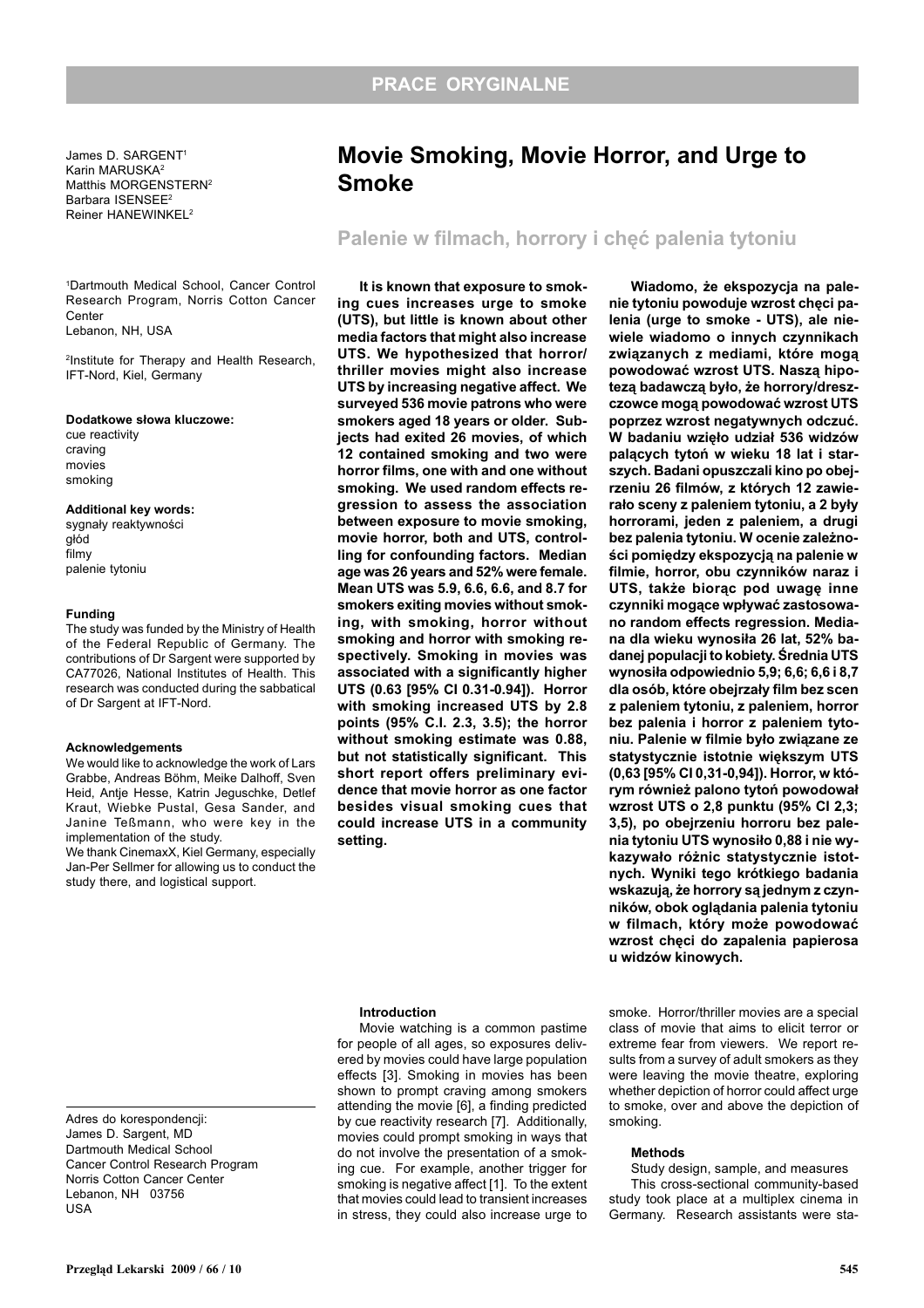tioned outside the theatres and recruited participants as they exited. Participants were asked to complete a short anonymous questionnaire for a "study on movies", for which they entered a lottery for a theatre voucher. Approval was obtained from the Ethical Committee of the Medical Faculty of the University of Kiel. Surveys were completed for 4073 movie patrons over four weeks 8.5% of movie patrons, of whom 585 were smokers >= 18 years, and 536 had complete data for all study variables.

## Survey measures

We assessed urge to smoke with a single item, "How much do you want to smoke a cigarette now?", with a response scale that ranged from 0-10. Covariates included demographics; level of addiction, determined using the Heaviness of Smoking Index (range 0-6) [5]; and how long before entering the theater the subject had smoked his or her last cigarette.

## Movie characteristics

Subjects had exited 26 movies; research assistants attended each with a timer and clocked the duration of any appearance of smoking on screen. Twelve of the movies contained smoking, modeled with a dichotomous variable indicating the presence vs. absence of smoking.

Two movies from the sample were classified in the genre horror by the Internet Movie Database (http://www.imdb.com). "The Strangers" contained 82 seconds of salient smoking (94% of viewers noticed smoking in this movie). In the movie, the female lead (the smoker), and her boyfriend stay at an isolated vacation house and are terrified and attacked by three masked assailants. Smoking is a pretext for boyfriend leaving the house for a short period to purchase cigarettes. While he is away, she smokes and is watched by a masked assailant. The other horror movie, "Mirrors" contained no smoking (4% of viewers thought there were smoking in this movie). In "Mirrors" the lead actor plays a night security cop at an old burned out department store in New York City whose family is threatened by demons locked behind the mirrors in the store. These were the only two movies during the study period that had an adult (FSK 18) rating, an indication that the German rating board viewed both as having extreme levels of violence.

## Theory/calculation

We hypothesized that exposure to smoking cues and movie horror would have an effect on UTS, independent of other movie characteristics, level of addiction, age, gender, and time elapsed since the last cigarette. Because the exposure clustered at the level of movie, urge to smoke was modelled using a random effects regression model using the "xtreg" platform in Stata 9.0 (Stata Corp, College Station, TX, USA), including movie as a random effect in the model to account for individual characteristics that might be associated with movie choice (intraclass correlation for movie was small, 0.014). We entered the following covariates as fixed effects: age (in years),

Table I Association between movie smoking, movie horror, both, and urge to smoke.

|     | Beta Coeficient |           |                         |      |
|-----|-----------------|-----------|-------------------------|------|
|     | Crude           | Adjusted* | 95% Confidence Interval |      |
|     |                 |           |                         |      |
| 216 | Reference       | Reference |                         |      |
|     |                 |           |                         |      |
| 26  | 0,70            | 0,88      | $-0.66$                 | 2,42 |
| 18  | 2,79            | 3,00      | 1.31                    | 4    |
| 276 | 0,70            | 0,65      | 0.04                    | 1,27 |
|     | Ν               |           |                         |      |

\* The random effects GLS regression has movie entered as a random effect, controlled for age, sex, heaviness of smoking index, last cigarette smoked before entering the movie theater, and German movie rating category (FSK-16 and FSK-18)



Figure 1

Urge to smoke for a horror film with no smoking ("Mirrors"), a horror film with smoking ("The Strangers"), all other films without smoking and all other films with smoking. The boxes indicate the median and interquartile ranges for urge to smoke scores.

sex, Heaviness of Smoking Index, time since last smoked, and German movie rating category (using FSK 16/FSK 18 as referent category). Results are reported for unadjusted (crude) and adjusted models, with two-tailed 95% confidence intervals. In order to explore the effects of smoking+horror, vs. smoking, vs. horror, we fit the multivariate model comparing the association between urge to smoke and "The Strangers" (the horror film with smoking), all other movies with smoking, and "The Mirror", compared with all other movies not containing smoking.

#### Results

Median age was 26 years, 52% were female. Some 38% smoked less than half a pack per day, 38% smoked between half a pack and 1 pack per day, and 24% smoked more than a pack per day. The Heaviness of Smoking Index score was 2 or below in 60%, indicating that the majority were not heavily addicted to tobacco.

The crude association between movie smoking, movie horror, and both with UTS is shown in Figure 1; mean UTS for exiting smokers was  $5.9$  (std. dev. =  $3.3$ ) for movies without smoking, 6.6 (3.2) for movies with smoking, 6.6 (3.5) for "The Mirrors", and 8.7 (2.1) for "The Strangers."

In the crude analysis (reference category was movies without smoking), the estimates for movie smoking and "The Mirrors" on urge to smoke were identical, but only the movies with smoking category was significantly higher than reference. The effect for "The Strangers" was higher and statistically significant. The general pattern of results did not change in the multivariate analysis (table 1). "The Strangers" was associated with a 2.83 point increase in UTS. Other factors significantly associated with UTS included age (inverse association), the Heaviness of Smoking Index, and time between last cigarette and entrance to the movie theatre. The increase in UTS associated with "The Strangers" was similar to the increase as-